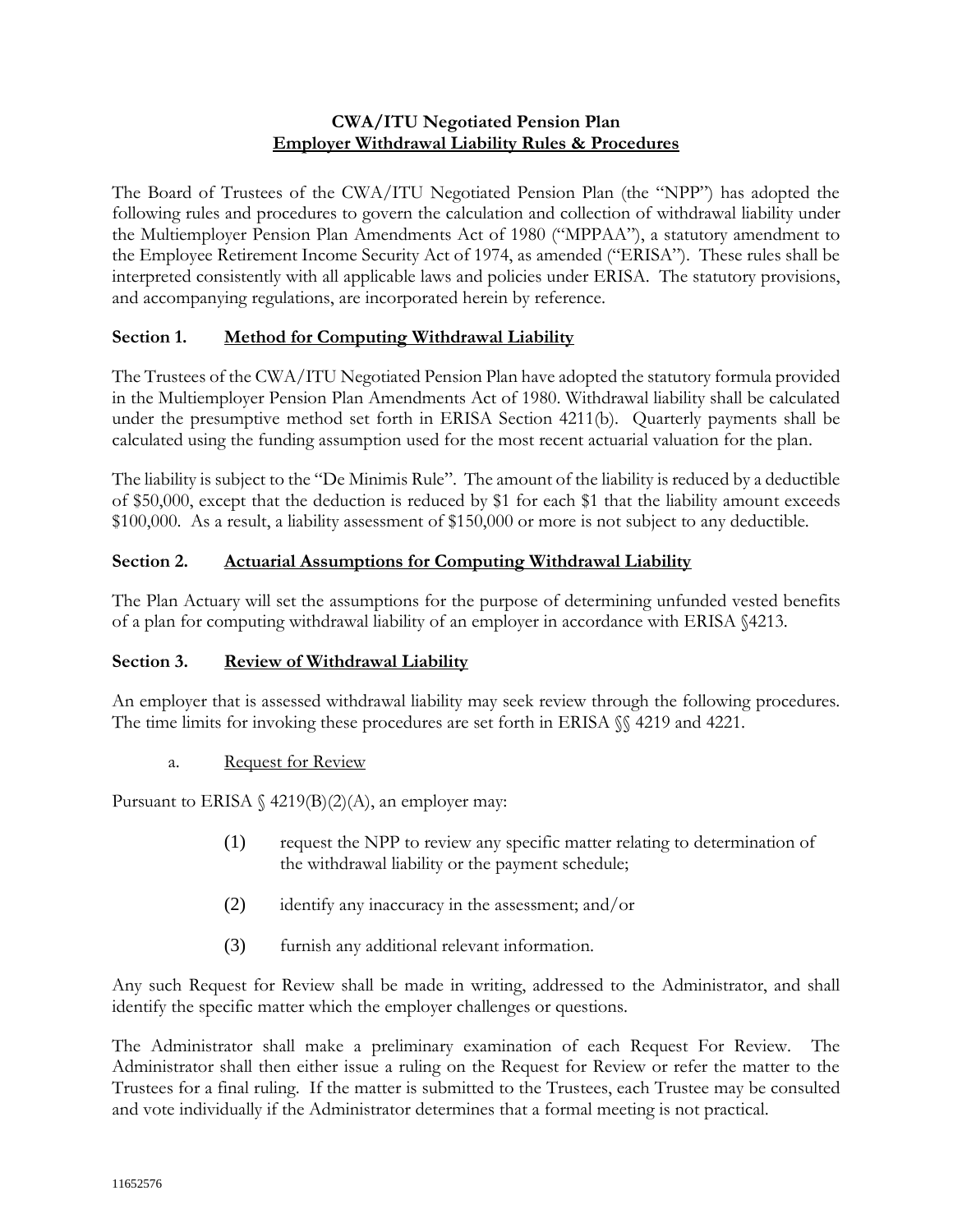### b. Arbitration

An employer that wishes to submit any disputes concerning withdrawal liability to arbitration under ERISA § 4221 shall do so under the auspices of the New York Regional Office of the American Arbitration Association ("AAA"). The employer must initiate the arbitration proceeding in accordance with the AAA rules and simultaneously serve upon the Administrator written notice of the initiation of arbitration and the issues that shall be contested.

The employer shall pay the filing fee necessary to initiate the arbitration. Unless the Administrator expressly agrees otherwise in writing, all arbitration hearings will be held in New York, NY.

c. Litigation

As provided by ERISA §§ 4201 and 4301, any party to an arbitration under ERISA § 4221 may file suit in United States District Court to enforce, vacate, or modify the arbitration award.

In litigation, the NPP shall be entitled to all remedies permitted by law. Liquidated damages shall be 20% (or such higher percentage as may be permitted under federal or state law) of the amount owed by the employer, unless the NPP is entitled to a greater sum by a doubling of the interest.

# **Section 4. Withdrawal Liability Estimate**

Any employer who wishes to request an estimate of its potential withdrawal liability may do so by submitting a written request for same, accompanied by a check in the sum of \$1,500 made payable to the CWA/ITU Negotiated Pension addressed to the Plan Administrator.

# **Section 5. Default**

In the event an employer is assessed withdrawal liability and defaults on its obligations thereunder, the outstanding amount of the withdrawal liability shall immediately become due and payable. A default occurs if:

- a. The Employer fails to make, when due, any payments of withdrawal liability, if such failure is not cured within 60 days after such Employer receives written notification from the Fund of such failure; or
- b. The Trustees, in their discretion, deem the Fund insecure as a result of any of the following events with respect to the Employer:
	- (1) the Employer's insolvency, or any assignment by the Employer for the benefit of creditors, or the Employer's calling of a meeting of creditors for the purpose of offering a composition or extension to such creditors, or the Employer's appointment of a committee of creditors or liquidating agent, or the Employer's offer of a composition or extension to creditors; or
	- (2) the Employer's failure or inability to pay its debts as they become due;
	- (3) the commencement of any proceedings by or against the Employer (with or without the Employer's consent) pursuant to any bankruptcy or insolvency